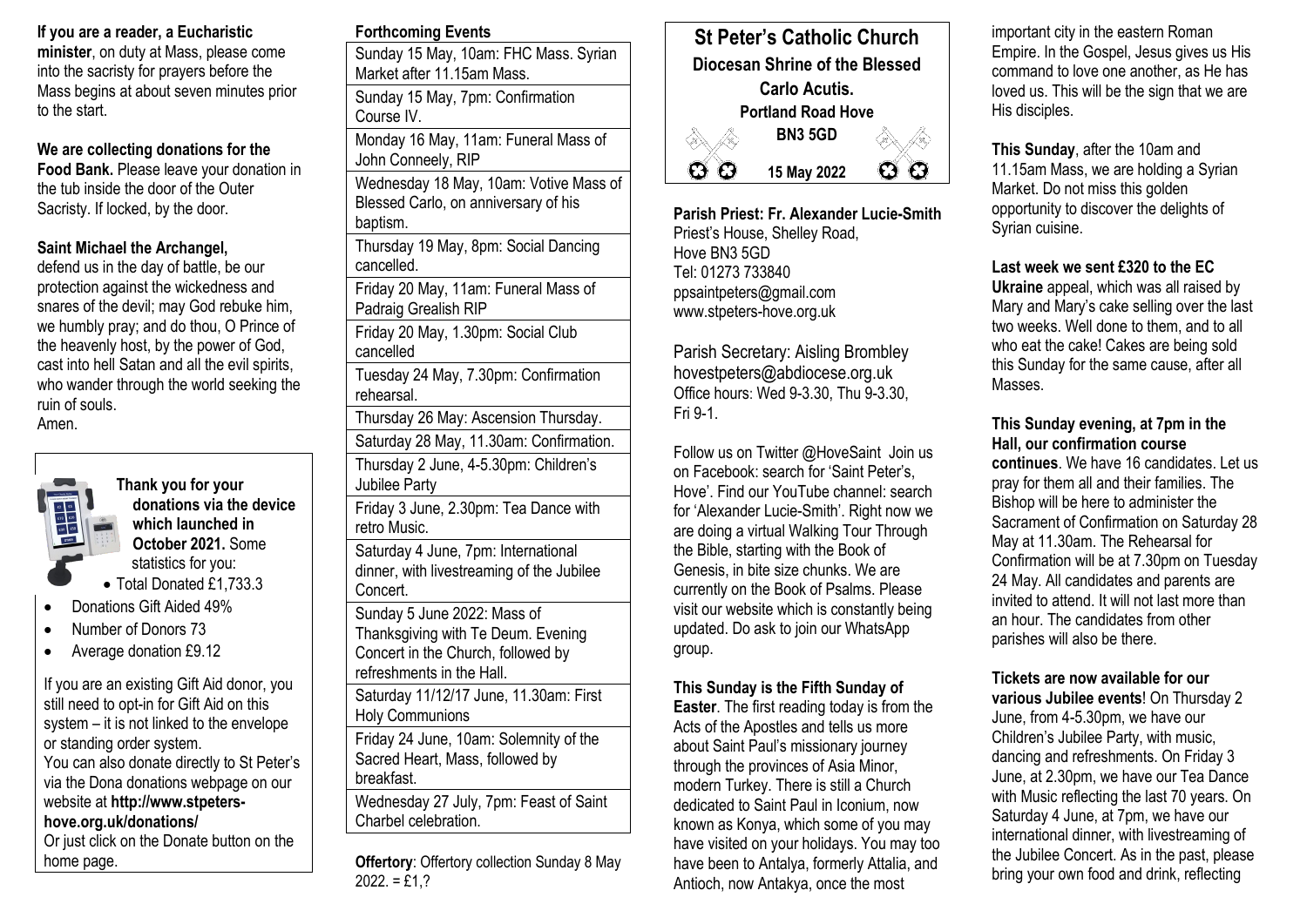our diverse cultures, and be prepared to share. All of these events are free, but because the Hall has a limited capacity, you do need a ticket to come. Tickets for all these events are now available; please just ask Fr Alexander, after Mass, or ask at the parish office in business hours.

#### **On Sunday 5 June, which is Pentecost,**

the 11.15am Mass will be one of Thanksgiving with Te Deum and suitable music. Naturally this will be ticketless! That evening there will be a concert in the Church, also ticketless, followed by refreshments in the Hall. The concert will open with Crown Imperial, the Coronation march composed by William Walton, and performed for us by Hamish Dustagheer, the music maestro of Saint Bartholomew's Brighton; Hamish will accompany Kristy in her rendition of several popular arias; Aneesa, who sang so beautifully at Jeanie Ryan's funeral, will reprise her Ave Maria and other pieces. Our choirs will sing and finally, to round off the concert, by popular demand, the return of the super group Three for a Girl.

#### **Liturgical notes**

We are now in the season of Easter, the fifty days of rejoicing that follow the Sunday of the Resurrection. Let us also remember that we are in the month of May, dedicated to Our Lady. On Wednesday we shall celebrate a Votive Mass of the Blessed Carlo, it being the 31 anniversary of his baptism at the Servite Church in London. The relic will be venerated after Mass. This day is a particularly good occasion for asking the intercession of the Blessed. Several of our parishioners have reported favours granted through his intercession already.

Friday is the feast of Saint Bernadine of Siena.

Saturday is the feast of Saint Christopher Magallanes and companions, martyrs of Mexico.

## **Mass intentions**

| ושווויטווושטוווו                                             |
|--------------------------------------------------------------|
| Saturday 14 May, 6pm: Margaret<br>Callaghan RIP              |
| Sunday 15 May, 8.30am: Giuliana Sussex<br><b>RIP</b>         |
| Sunday 15 May, 10am: For all<br>parishioners                 |
| Sunday 15 May, 11.15am: GE TFR Lucie-<br>Smith               |
| Monday 16 May, 11am: Funeral Mass of<br>John Conneely RIP    |
| Tuesday 17 May, 10am: Kevin Fitzgibbon<br>RIP                |
| Wednesday 18 May, 10am: Holy Souls                           |
| Thursday 19 May: No Mass                                     |
| Friday 20 May, 11am: Funeral Mass of<br>Padraig Grealish RIP |
| Saturday 21 May, 10am: David Gibbons                         |
| Saturday 21 May, 6pm: Colin Rowlands<br><b>RIP</b>           |
| Sunday 22 May, 8.30am: Giuliana Sussex<br><b>RIP</b>         |
| Sunday 22 May, 10am: GE Joshua Moore                         |
| Sunday 22 May, 11.15am: For all<br>parishioners              |

**Many thanks to all who came to the Table Top sale last Sunday.** Many of those who were selling were doing so on behalf of charities which was nice to see. We shall have two further such sales this year, since someone did ask: one in September, and one before Christmas in December. Watch this space. These sales are publicised via social media. Do please, if you are on social media, join your parish fb page and other local pages and local WhatsApp groups, and do help publicise these events. Word of mouth is invaluable too.

**In accord with Italian tradition,** notice is hereby given of the forthcoming wedding between Luigi Donato and Fabiana Tambasco, both resident in this parish, who are getting married at the church of Santissima Annunziata, Capaccio, Salerno, Italy, on 25 June 2022. Our congratulations and best wishes to them. The paradox of abundance

#### **Over 800 million people go hungry each**

**day.** Yet the world produces over 4 billion tonnes of food, and we only need 3.7 billion tonnes to feed everyone. From all this food produced, a third is wasted. St John Paul II called this 'the paradox of abundance.' Clearly the current global food system is not working. But as Pope Francis said, "Each of us has a role to play in transforming food systems for the benefit of people and the planet." Let's respond to his call! CAFOD's new campaign is called Fix the Food System. See www.cafod.org.uk/food for more information, including an invitation for parish groups to learn about the impact of our food with our Fix the Food System: a 7-station journey resource.

**From last week: We have advertised the post of a First Holy Communion Co-Ordinator and we have had no interest expressed by anyone.** This must be taken as a sign of Divine Providence, to which we must have a thoughtful response. It is clear that children must be instructed for their first Holy Communion and that we must have a new way of doing

this, as the former way is now no longer practical. Fr Alexander is more than willing to instruct children in small groups with the support of their parents, but this will necessarily mean several small groups throughout the year, and an end to a single large group making their First Holy Communion at a 'special' Mass in the early summer. More on this will follow, and if you have any constructive comment to make, do please advance it. The following thoughts occur:

- Doing several shorter and more intense courses for smaller numbers may be more effective in building relations with children and families and between children and families.
- This may be a good opportunity to focus on what First Holy Communion is about, and what is not of core importance, things like clothes, flowers and parties. (This has long been a concern of the Irish bishops, one notes.)
	- It is essential to have a catechesis based on what Holy Communion is, namely, the Body, Blood, Soul and Divinity of Jesus the Lord; and what the Mass is, namely, the sacrifice of Calvary offered by Jesus for all the living and the dead, for the redemption of souls. These profound truths can be communicated in a way that young children can understand.

**This week there is no Social Club at 8pm on Thursdays**. It will resume next week. This Friday, there is no social club because of Padraig's funeral, but it will resume next week, when Aisling will talk about the role of the parish secretary.